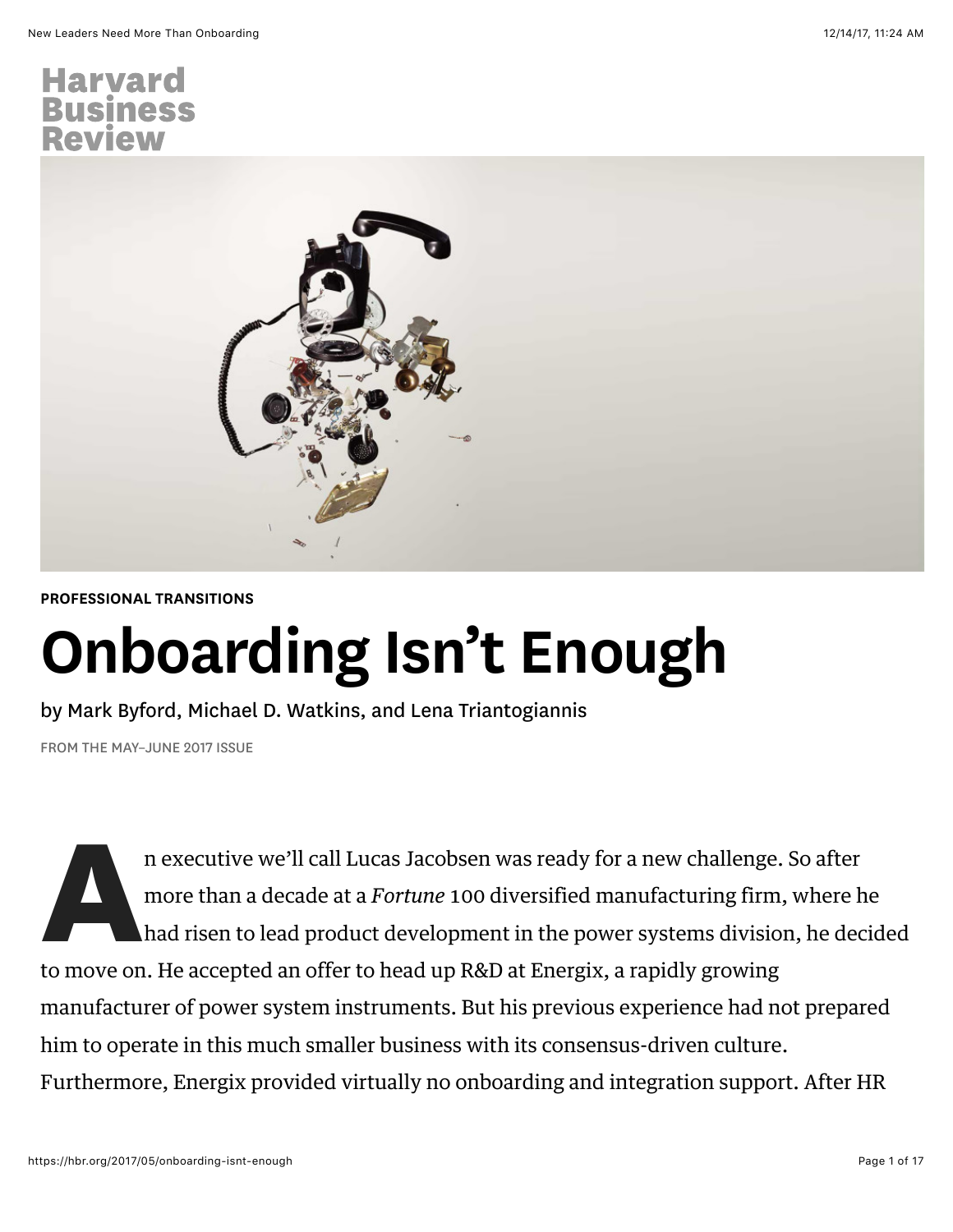and IT set him up in their systems and his boss introduced him to the team and gave a brief overview of the role, Jacobsen was expected to figure out how things "really worked" on his own. That was a struggle. His hard-driving style—combined with some misconceptions that others had about his mandate—led to difficulties with his new peers and ultimately to his departure.

Many businesses think they are doing a good job of bringing newly hired executives like Jacobsen into the fold when they actually aren't. Nearly all large companies are competent at the administrative basics of signing leaders up, but that level of onboarding does little to prevent the problems that can arise when these people start working with new colleagues and grappling with unfamiliar cultural norms and expectations. Companies vary widely when it comes to how much effort they put into integration, with major consequences in terms of time to performance, derailment (through termination or resignation), and talent retention.

## "Onboarding" involves not much more than bringing the executive safely on deck.

To help companies understand what executives must do to become effective in their new roles and how to help them accomplish that more quickly, we developed an assessment framework. In this model the "what" is a set of core transition tasks for new hires. The "how" is broken down into distinct levels of support that companies can provide. But before we get into those details, let's take a closer look at where most organizations fall short in their onboarding efforts and the benefits they can gain by changing their practices.

### From Onboarding to Integration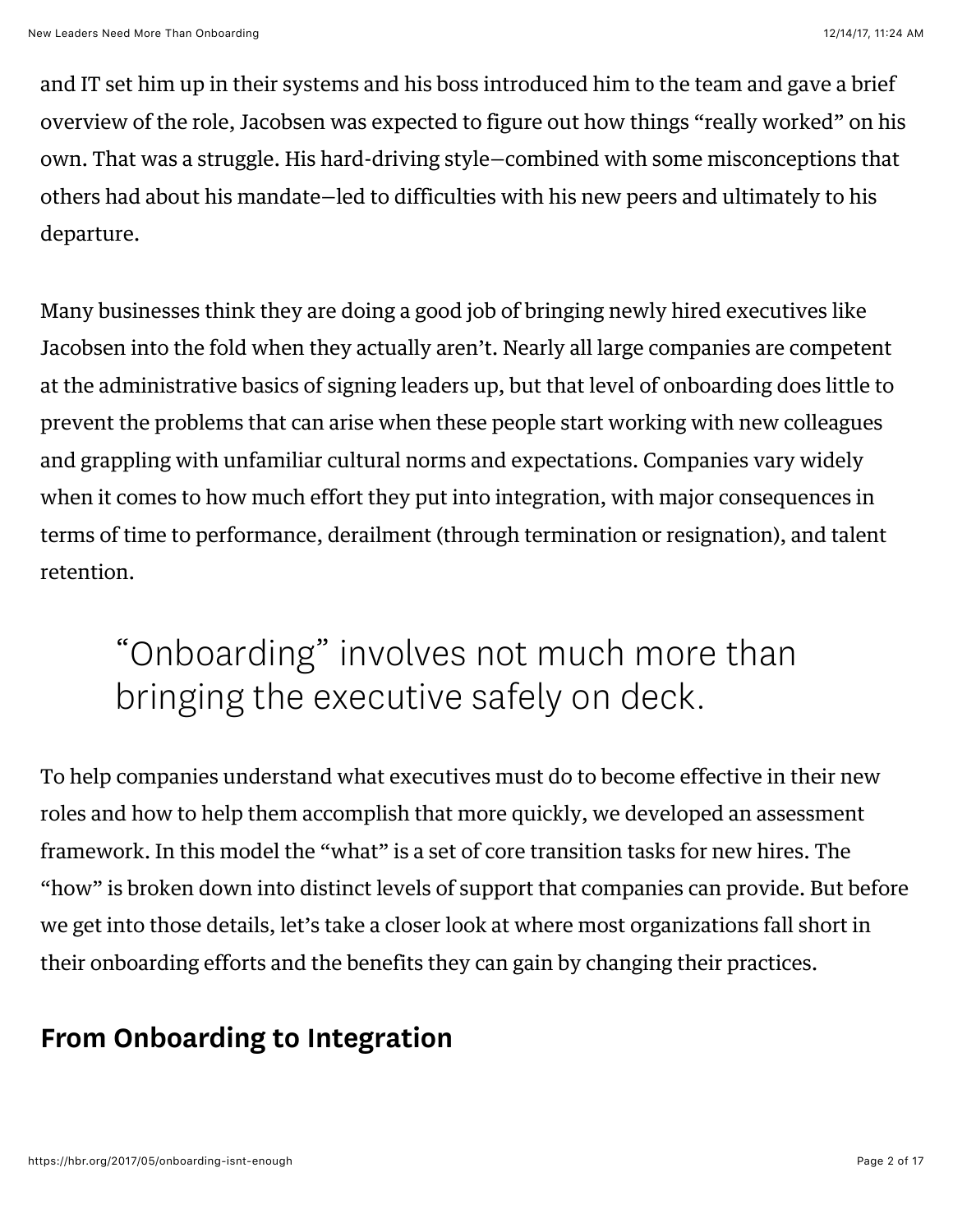"Onboarding" is an apt term for the way many companies support new leaders' transitions, because not much more is involved than bringing the executive safely on deck. After that, he or she is expected to know what to do or to sort things out with little or no guidance. For this reason we no longer use the word "onboarding" to describe the work we do with companies seeking to support their new hires; we use "integration" instead.

"Integration" suggests a more aspirational goal—doing what it takes to make the new person a fully functioning member of the team as quickly and smoothly as possible. That's not common practice, unfortunately, as we saw in Egon Zehnder's online survey of 588 executives at the VP level and above who had joined new companies in the past few years. The participants represented both publicly traded and privately owned companies across Europe, North America, Latin America, and Asia. One-third of them were in the C-suite. Almost 60% reported that it took them six months—and close to 20% said it took more than nine months—to have a full impact in their new roles. Less than a third said they had received any meaningful support during their transitions—a big problem when you consider that more than 80% of this fortunate minority thought such support had made a major difference in their early impact.

#### The Biggest Stumbling Blocks for New Leaders

According to a global survey of 588 senior executives who had recently transitioned into new roles, organizational culture and politics, not lack of competence or managerial skill, were the primary reasons for failure. Almost 70% of respondents pointed to a lack of understanding about norms and practices—and poor

Well-integrated executives can build momentum early on rather than struggle up learning curves. Our studies show that the average amount of time to reach full performance (making critical decisions with the right information in hand and having the right people in place to help execute) can be reduced by a third, from six months to four.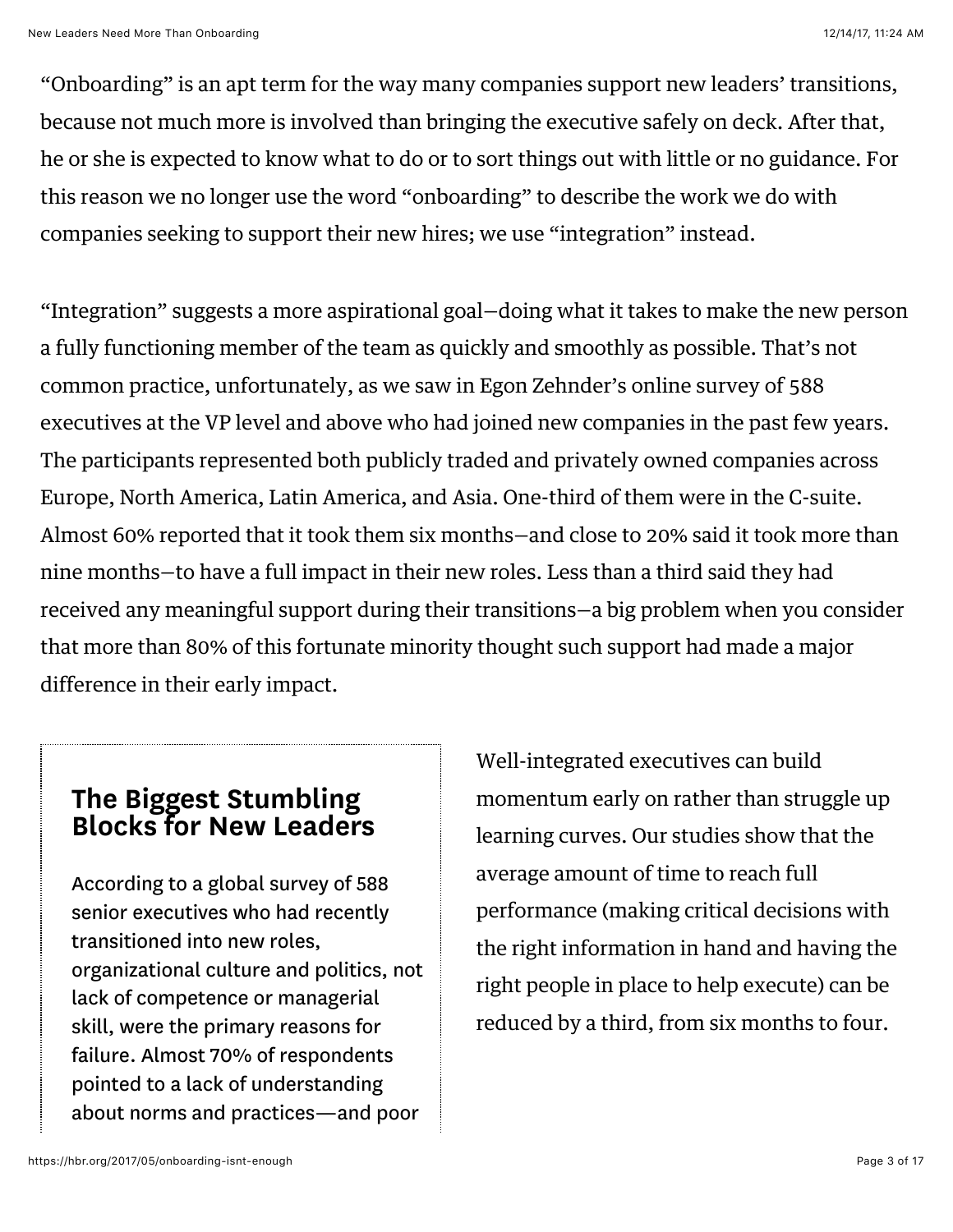cultural fit was close behind. When asked what would reduce failure rates, they emphasized constructive feedback and help with navigating internal networks and gaining insight into organizational and team dynamics.

Poor grasp of how the organization works 69% Misfit with organizational culture 65 Difficulty forging alliances with peers Lack of understanding of business model 48 Ineffective decision making 31 Disagreement over strategy 28 Lack of experience or skill 26

#### Where Companies Provide Support—And Where They Don't

In a global survey, 198 HR executives assessed their organizations' onboarding efforts. Most thought their companies did a good job with basic orientation and the legal and procedural formalities of signing up

A sink-or-swim approach leaves too much to chance. In strategically vital executive roles throughout a company, sluggish transitions are expensive. And financial costs aside, the new executive's "brand" and followership take a significant hit. (For insights on the challenges of CEO succession in particular, see ["After the Handshake,"](https://hbr.org/2016/12/after-the-handshake) by Dan Ciampa, HBR, December 2016.)

Most organizations—even those that set the bar pretty low—believe they are integrating executives effectively. When we asked HR leaders at global companies if they had an onboarding system, the answer was inevitably yes. However, when we asked what they did to accelerate the integration of executives into their roles, we found that actual support varied dramatically, from extensive to essentially none. It doesn't help that the term "onboarding" is not well defined or understood. In many companies it refers mainly to completing the required documents, allocating space and resources, and providing mandatory training, usually in technical areas such as compliance. These things involve little or no time investment from senior management and do nothing to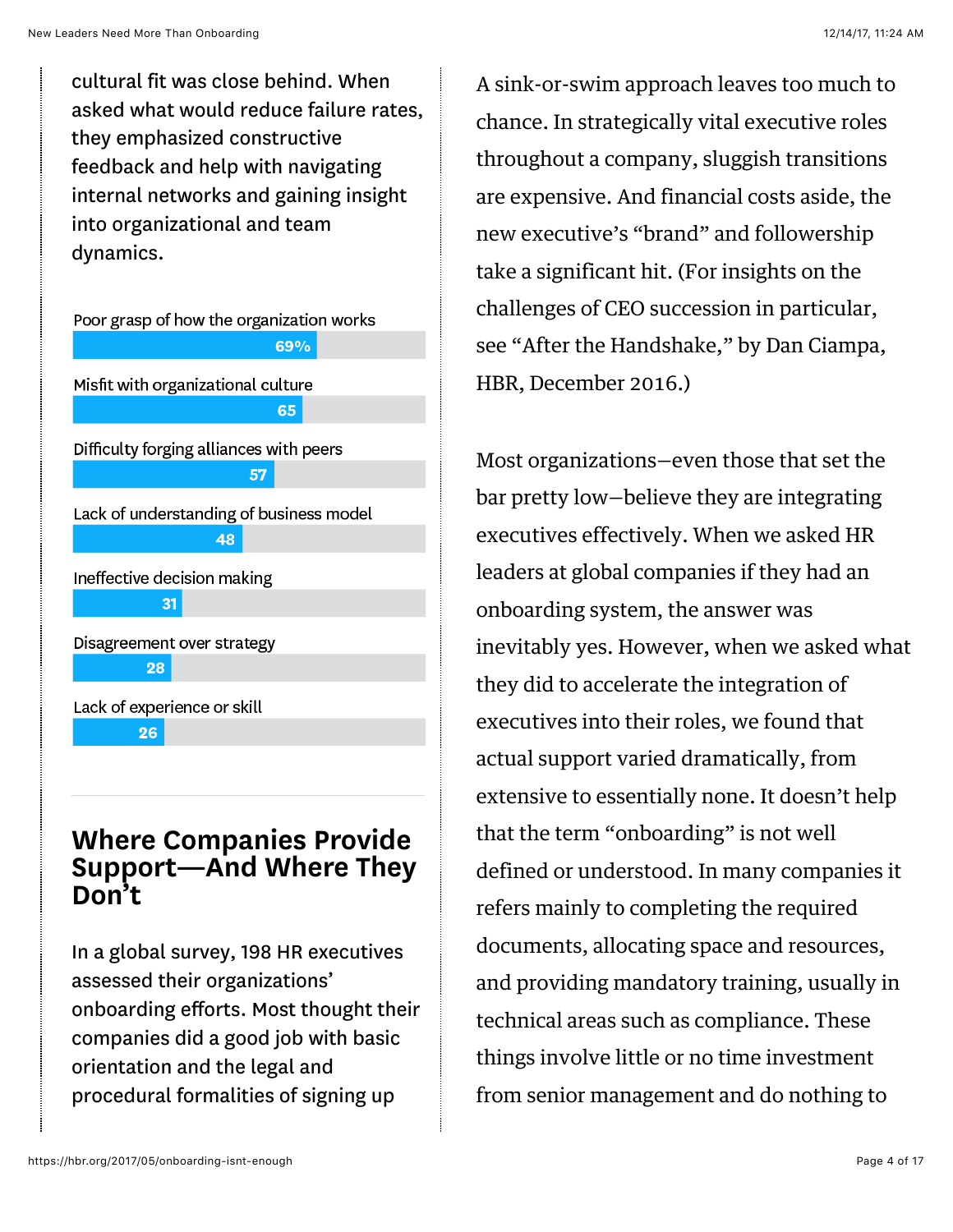new hires. But only about half said their organizations were effective at facilitating alignment between leaders and their teams, and fewer than a third said they actively helped executives adapt to the cultural and political climate.



help leaders clear the biggest hurdles they will face in their new roles: cultural and political challenges.

Consider, in contrast, those companies that devote substantial resources to helping new executives become fully integrated. For example, at a major global communications and digital services company that develops general managers through frequent country rotations, all new subsidiary leaders are strongly encouraged to go through a structured integration program. Almost everyone accepts this support, and that's telling: Leaders feel more comfortable receiving help in an organization that emphasizes learning at all levels. Sometimes the program is preceded by an appraisal of the critical "soft" skills that most executives say are the hardest to master at first. One tool used is a culture questionnaire, which compares work practices in the executive's

previous company (or unit or country) with those in the new setting, flagging potential problems.

Here's an issue that often emerges: Many of the communications company's subsidiaries have an entrepreneurial culture, but recruits often come from large, heavily matrixed competitors. What their previous colleagues might have seen as thoughtful consultation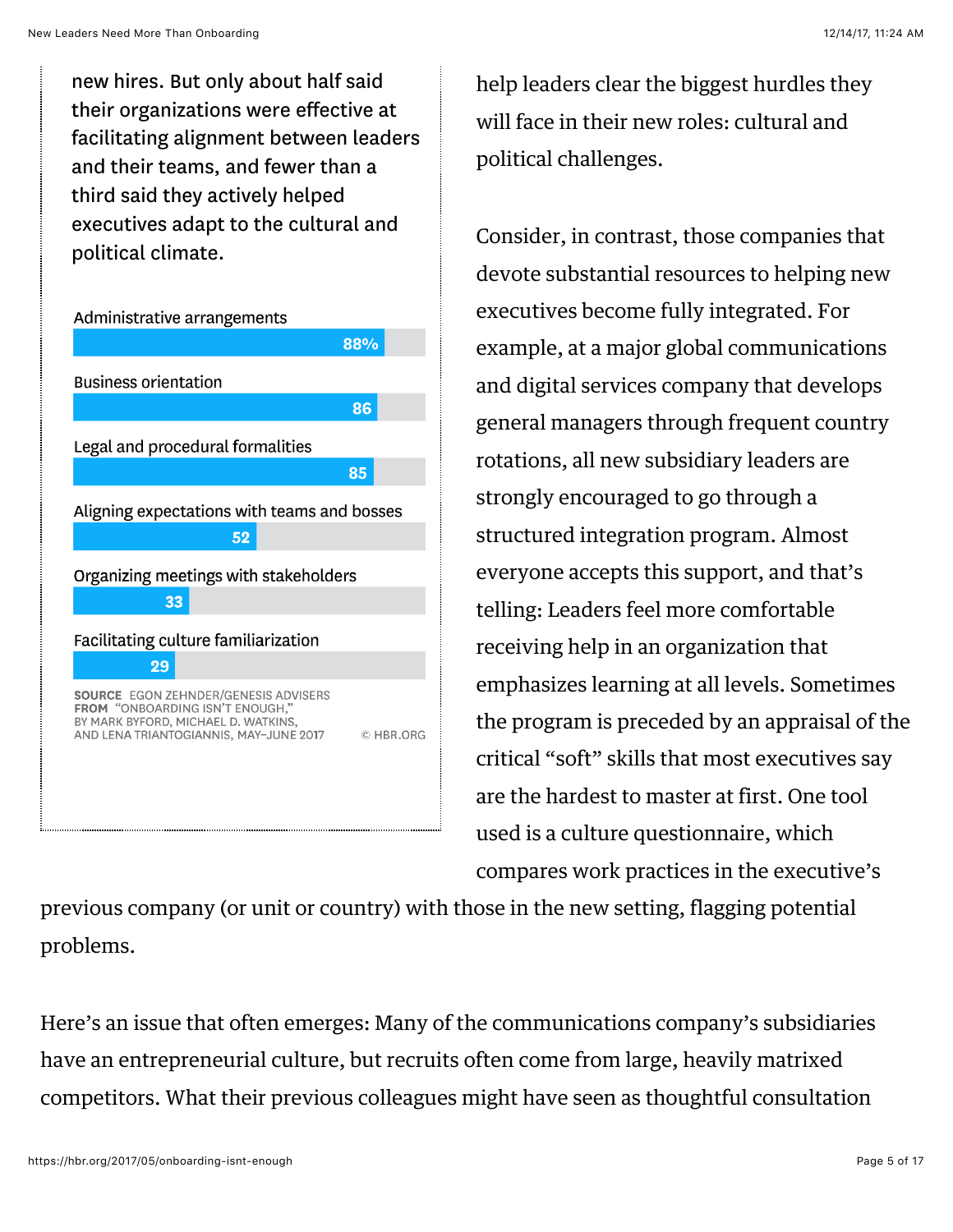with key stakeholders may be perceived in the new setting as slow decision making or a lack of conviction and initiative. Of course, differences in regional culture, too, are significant for executives transferring to other countries. Systematically examining such differences and their possible impact has greatly reduced derailment risks and decreased the amount of time it takes leaders to become effective in their new environments.

Stakeholders are listed and discussed—who should be prioritized for early meetings, how certain individuals should be approached, and so on. Executives are encouraged to prepare an elevator speech before starting in their new roles, summing up why they are joining and what they hope to contribute to the company. New leaders say that this exercise gives them a powerful way to crystallize their key messages, which they can begin sharing the moment they walk through the door; the company has found that this enables them to communicate their intentions more clearly to their teams and peers in their first weeks on the job.

Focused integration efforts in this organization have helped executives avoid common pitfalls and accomplish more early on, and the individual gains have created a significant collective benefit. Having fewer transition failures has increased employees' confidence in the company's ability to plan succession moves, making it easier to persuade internal candidates to agree to them. As a result, the ambitious rotational program described above (essential to the company's growth plans) has been successful—and new leaders have acclimated to their roles much faster.

The communications company has also discovered that its integration work with general management candidates has increased employees' awareness of transition risks. It's now doing more to address the needs of new managers below the top two tiers—using lessexpensive, more-standardized tools to invest in their development. Integration support is thus becoming part of the company's culture.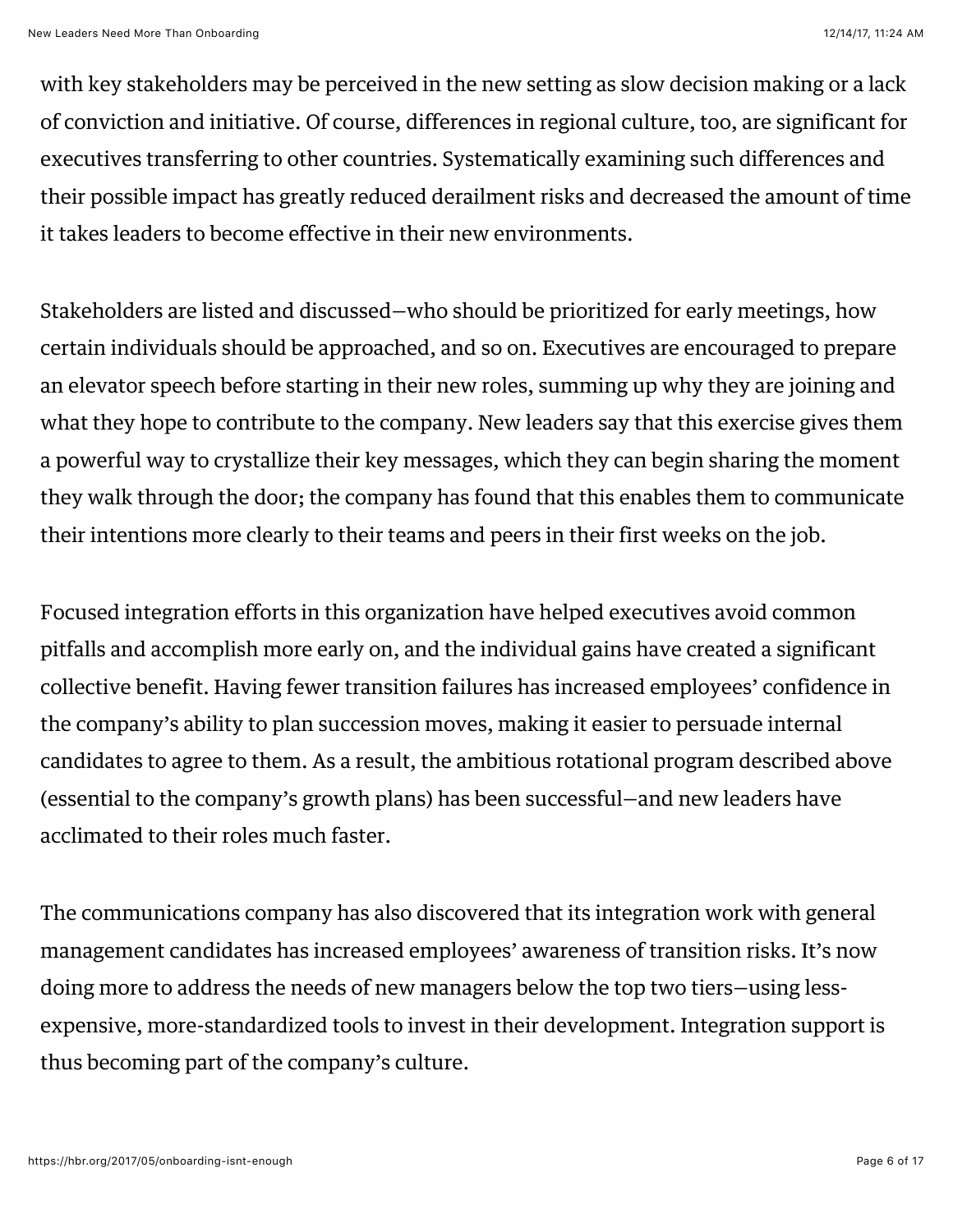#### The Five Tasks

In our research and decades of experience working with executives, we have identified five major tasks that leaders must undertake in their first few critical months. These are the areas in which they need the greatest integration support:

#### 1. Assuming operational leadership.

Even with the best possible exchange of information during the recruiting process, any leader in a new role (especially an outsider) will have an incomplete picture of the business its strengths, weaknesses, opportunities, and threats. A new leader builds his or her credibility by demonstrating awareness of important operational issues, swiftly solving urgent problems, and identifying and achieving quick wins. Good early decisions on the ground have a material impact on his or her reputation as an effective leader.

## New leaders have to signal that building relationships is a priority for them.

#### 2. Taking charge of the team.

New leaders naturally focus on their direct reports at the outset—they know they must quickly [confirm or adjust the team's composition and goals.](https://hbr.org/2016/06/leading-the-team-you-inherit) It is often easier to decide toward the beginning whether or not to retain people, because the team's makeup is not then seen as the new leader's choice. However, this window closes soon, and focus and discipline are needed to efficiently gather information for smart decisions. It's valuable to allow a new leader to take a fresh look at the talent without coloring his or her view in advance; but it's equally valuable to share insights about individual team members' performance and development. Striking the right balance requires careful planning and coordination with HR and, typically, one or more facilitated sessions between the executive and the team during the first few weeks. The goal is to create a safe environment for both to give timely, constructive feedback and to ask what may seem like awkward questions when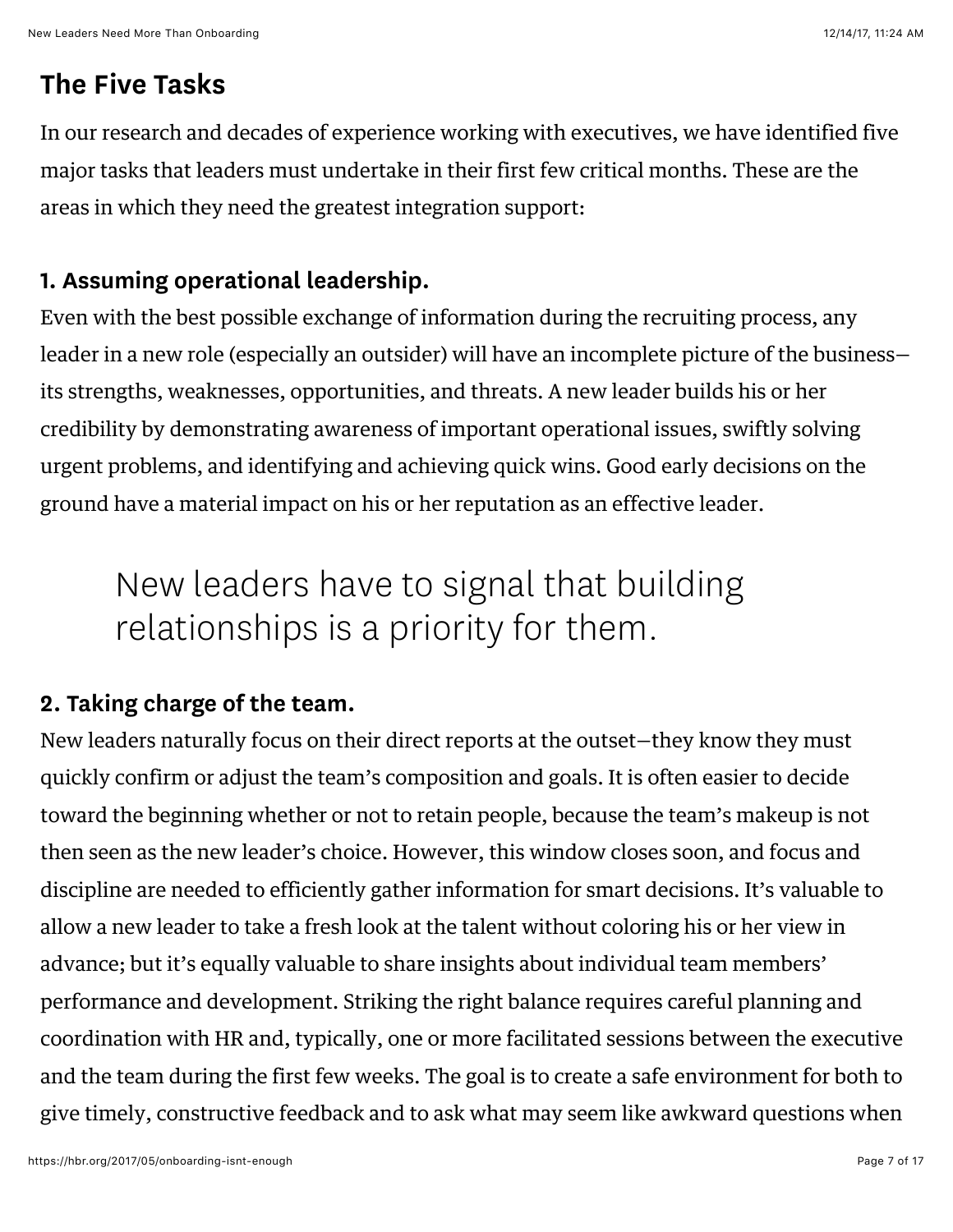relationships are just beginning to form. In this way any misperceptions about the leader's words, actions, or initial decisions can be identified and clarified before mistrust or doubt about his or her values or capabilities takes hold. Building trust early with the team enables the new leader to make key decisions with confidence that people will follow through on them.

#### 3. Aligning with stakeholders.

New leaders also need to gain the support of people over whom they have no direct authority, including their bosses, their peers, and other colleagues. Because they arrive with little or no relationship capital, they have to invest energy in building connections—and clearly signal that they know it's a priority. After identifying the most important stakeholders outside their teams, they must take time to understand their colleagues' expectations and develop a plan for how and when to connect with people. That means learning how decision making works in the organization, who has influence over it, and where the centers of power reside.

#### 4. Engaging with the culture.

It's also critical to get up to speed on the values, norms, and guiding assumptions that define acceptable behavior in the new organization. Missing cues early on can negatively affect how others perceive a new leader's intentions and capabilities. The executive must also walk a fine line between working within the culture and seeking to change it.

#### 5. Defining strategic intent.

Finally, the new leader must start to shape strategy. Sometimes executives are hired for their expertise in a particular approach; other times they are chosen for their ability to develop and implement an entirely new strategy. If a new strategy is required,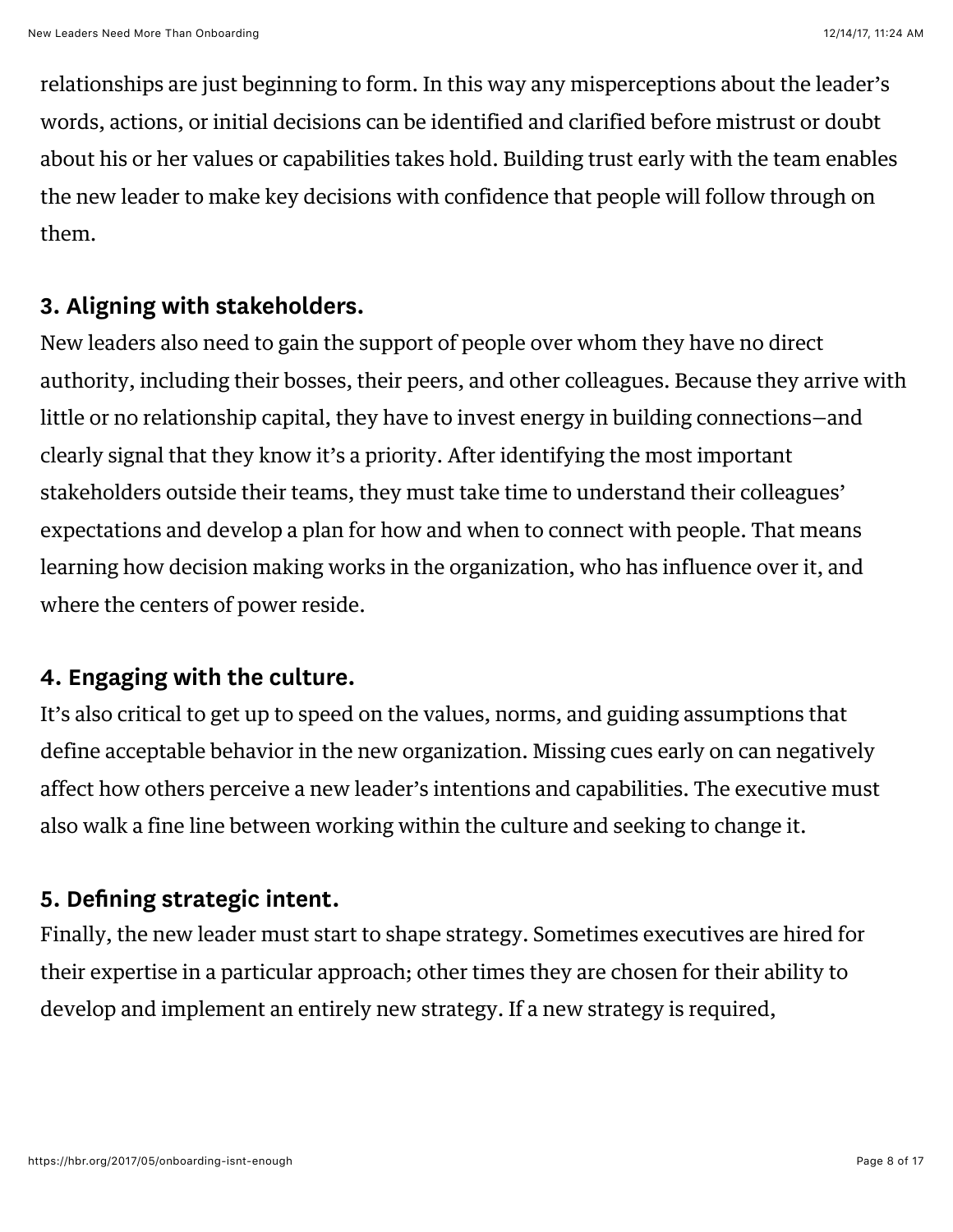corresponding elements of the organization—its structure and its talent management and performance measurement processes—must be transformed to execute it. Either way, the new leader must be clear about the path ahead.

Together these five transition tasks present a daunting challenge. Stumbles in any area can lead to serious problems or even outright derailment. Effective integration is much more likely when leaders understand—*before they start* in their new roles—how much progress they'll need to demonstrate in each area during the first few months. That way they can prioritize their time effectively.

#### The Spectrum of Support

Given how critical the five tasks are to a new leader's success, you will want to assess your company's integration program by looking at how effectively you support executives in each area. Support comes in four levels:

#### Sink or swim.

Companies at this level—we call it level 0—do little more than provide a new executive with space and basic resources such as technology and assistants. Our research shows that about 5% of global companies offer such minimal support.

#### Basic orientation.

This is level 1 in our model. It involves sharing information about company policies, team member evaluations, organizational structure, strategy, and business results. Essentially, the company provides raw data, and the new leader studies and interprets it independently. If the executive is given anything more qualitative, there is no support to ensure that its significance is well understood. Our research shows that about two-thirds of all global companies still take this approach.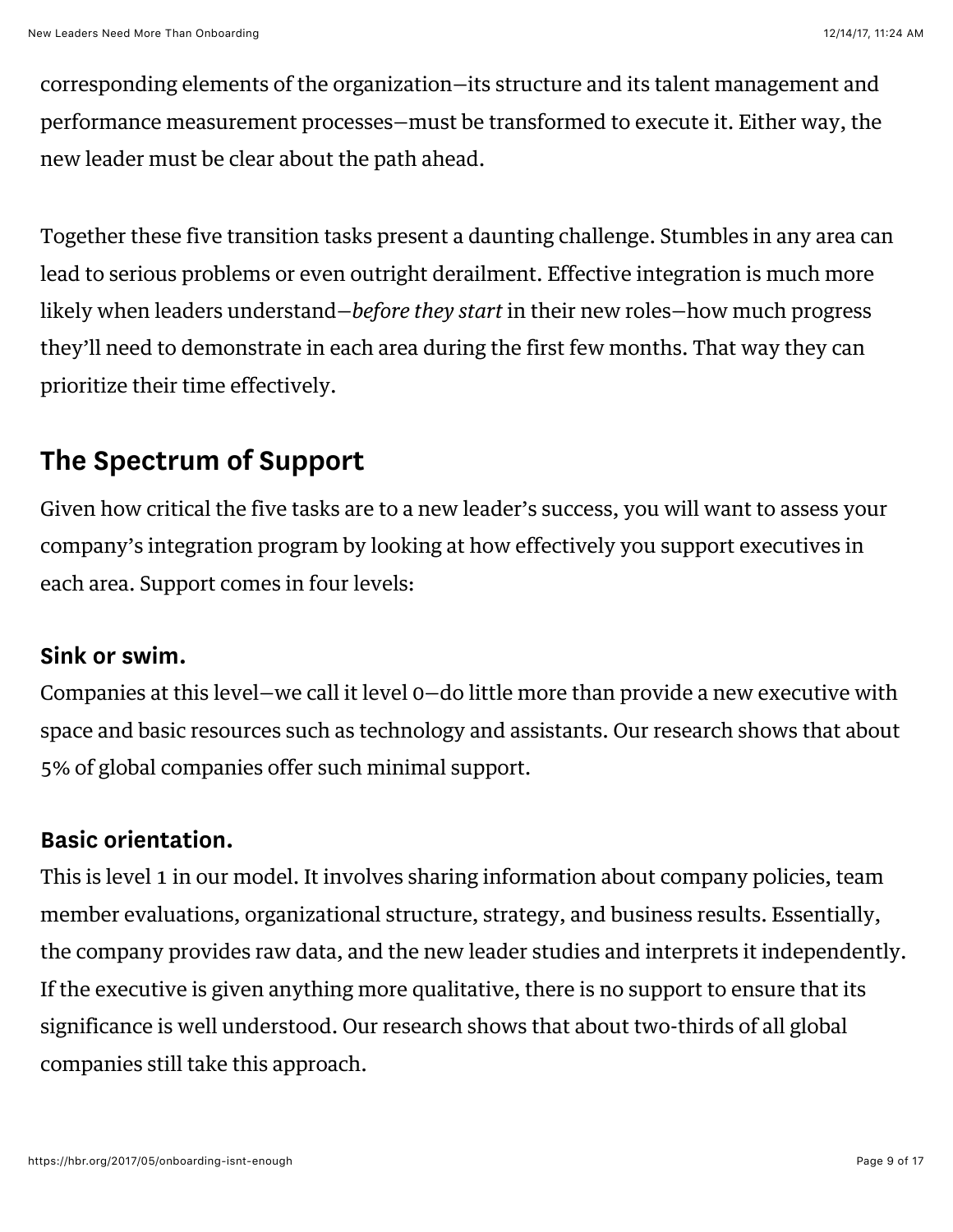#### Active assimilation.

Here, at level 2, the company organizes meetings with key stakeholders to accelerate a transfer of deeper knowledge about the business, the team, the culture, and strategic priorities. At most, our research suggests, 25% of global companies have invested in this level of support. Although it goes beyond the bare minimum, without a shared understanding of major differences between an executive's former context and the new one, it can be difficult to know how much meeting time will be needed. And without prior briefing, the executive may neglect organizationally sensitive issues that he or she should address.

#### Accelerated integration.

At level 3—the ideal—the company orchestrates custom-designed experiences that enable a new leader to integrate more fully and rapidly. These might include team-building workshops and deep-dive discussions about strategy. The organization helps the new executive identify specific cultural challenges to be overcome, as the global communications company does with its questionnaire about previous ways of working. Despite the clear value to be gained, our research suggests that no more than 2% of global companies address integration this systematically.

We find that in practice, support tends to vary from one transition task to another. For example, a company might organize meetings (level 2) to help a new executive assume operational leadership and align with stakeholders, but provide only basic information to support taking charge of the team (level 1) and do virtually nothing (level 0) to help the executive engage with the culture or define strategic intent. A thorough assessment reveals strengths and weaknesses across the five major tasks.

### Assessing Your Company's Onboarding Effectiveness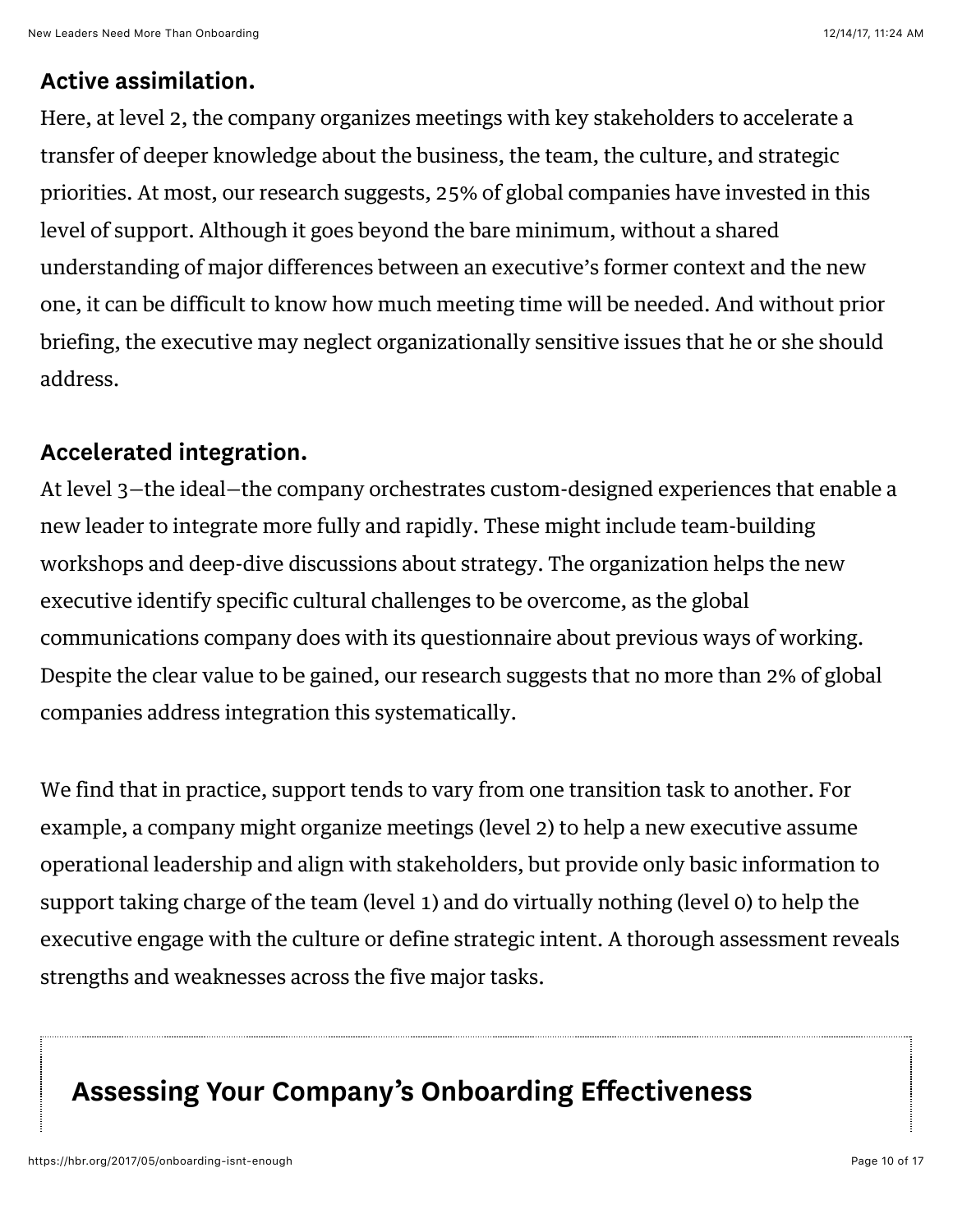This tool will help you evaluate your organization on its commitment to basic orientation (signing up new hires and explaining roles and organizational structure), active assimilation (making modest efforts to help people understand organizational culture and politics), and accelerated integration (investing resources in bringing people up to speed quickly).

#### Here's How It Works:

- 1. In each column, mark or make note of the elements that are part of your onboarding process.
- 2. Add up the marks in each column to see your company's scores for basic orientation, active assimilation, and accelerated integration. Compare your scores with the averages among the companies we studied.
- 3. Now add up the marks in each row to determine your company's score for supporting each of the five major tasks, and compare those totals with the averages from our research.
- 4. Combine the row totals to calculate your company's total score. (Because you are adding values in a matrix, the sum of the rows will be the same as the sum of the columns.)
- 5. If you have few or no marks across the board, your organization is taking a sink-or-swim approach to onboarding.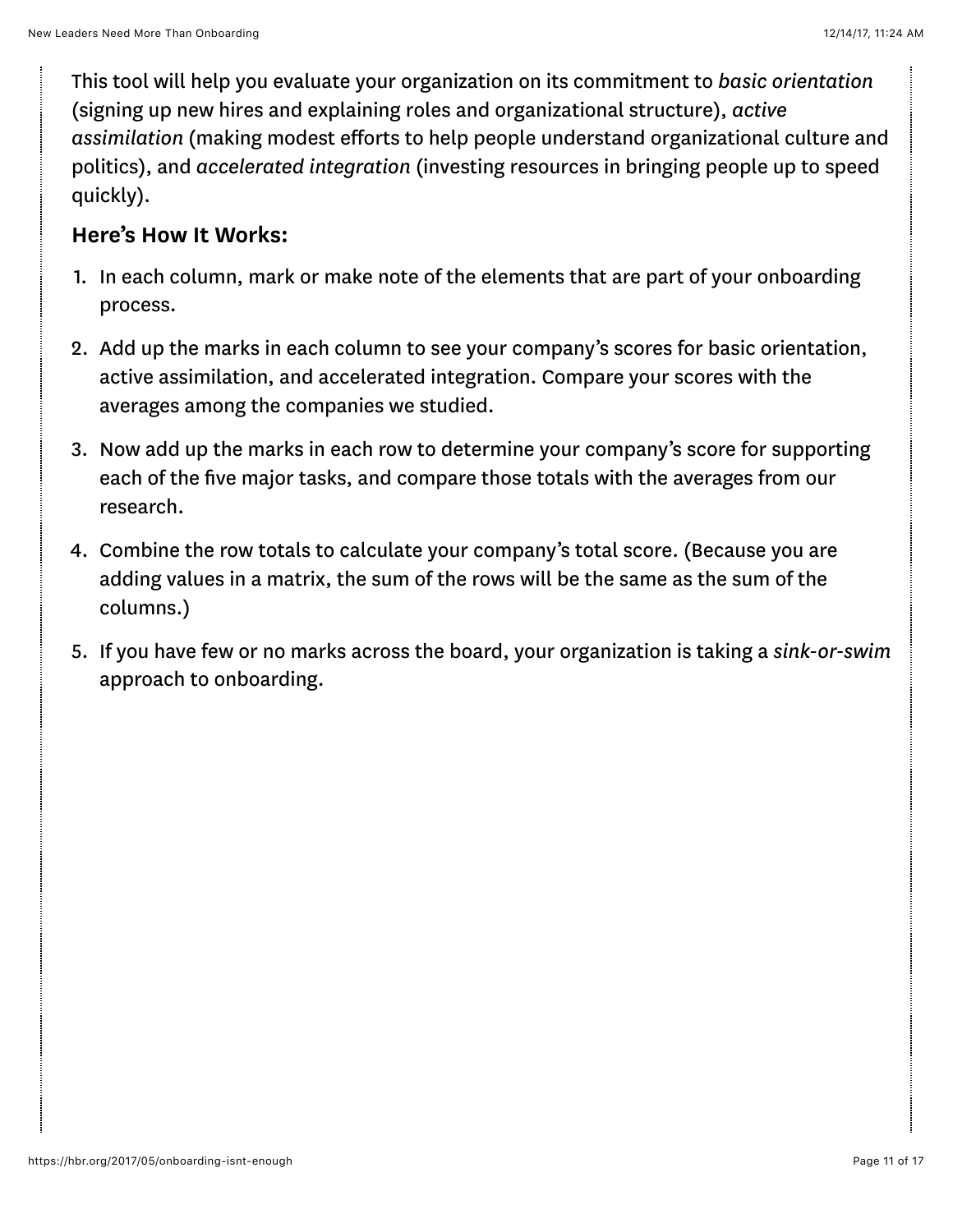|                                              | <b>BASIC</b><br><b>ORIENTATION</b>                    | <b>ACTIVE</b><br><b>ASSIMILATION</b>                                                                                                                       | <b>ACCELERATED</b><br><b>INTEGRATION</b>                                                                                                       | <b>Average</b><br>score     |
|----------------------------------------------|-------------------------------------------------------|------------------------------------------------------------------------------------------------------------------------------------------------------------|------------------------------------------------------------------------------------------------------------------------------------------------|-----------------------------|
| <b>Assuming</b><br>operational<br>leadership | • Operational<br>plans                                | • Structured<br>introduction to key<br>business areas<br>• Introductory visit<br>to key company<br>locations                                               | • Opportunity to sit in<br>on critical business<br>meeting before day one<br>• Immersive experiences<br>in unfamiliar areas of<br>the business | 3.0 out<br>of 5             |
| <b>Taking</b><br>charge of the<br>team       | • Career<br>histories for<br>key team<br>members      | $\bullet$ Performance and/or<br>assessment data on<br>team members<br>• Briefings to provide<br>confidential insight<br>on team members                    | • Briefings on team<br>dynamics and history<br>• Facilitated workshop<br>with the team<br>(e.g., new leader<br>assimilation)                   | $3.2$ out<br>of 5           |
| <b>Aligning with</b><br><b>stakeholders</b>  | • Relevant<br>organizational<br>charts                | • List of key internal<br>stakeholders<br>• Introductory<br>meetings with<br>internal stakeholders                                                         | • List of key external<br>stakeholders<br>• Briefings on<br>stakeholders<br>(e.g., their agendas)                                              | $2.8$ out<br>of 5           |
| <b>Engaging<br/>with the</b><br>culture      | • Statement<br>of company<br>philosophy<br>and values | • Briefing on culture<br>and ways of "getting<br>things done"<br>• Structured events<br>to attend in order<br>to understand culture                        | • A "cultural interpreter"<br>to provide insight<br>• Assessment to<br>highlight differences<br>between current<br>and former cultures         | $2.6$ out<br>of 5           |
| <b>Defining</b><br>strategic<br>intent       | • Business<br>plans                                   | • Strategic plans for<br>the business (e.g.,<br>vision and long-term<br>priorities)<br>• Conversations with<br>key stakeholders on<br>strategic challenges | • Opportunity to<br>participate in an<br>off-site strategic<br>meeting<br>• Dedicated workshop<br>on strategy and<br>existing plans            | 2.6 out<br>of 5             |
| <b>Average score</b>                         | 4.2 out of 5                                          | 6.5 out of 10                                                                                                                                              | 3.5 out of 10                                                                                                                                  | Total:<br>14.2 out<br>of 25 |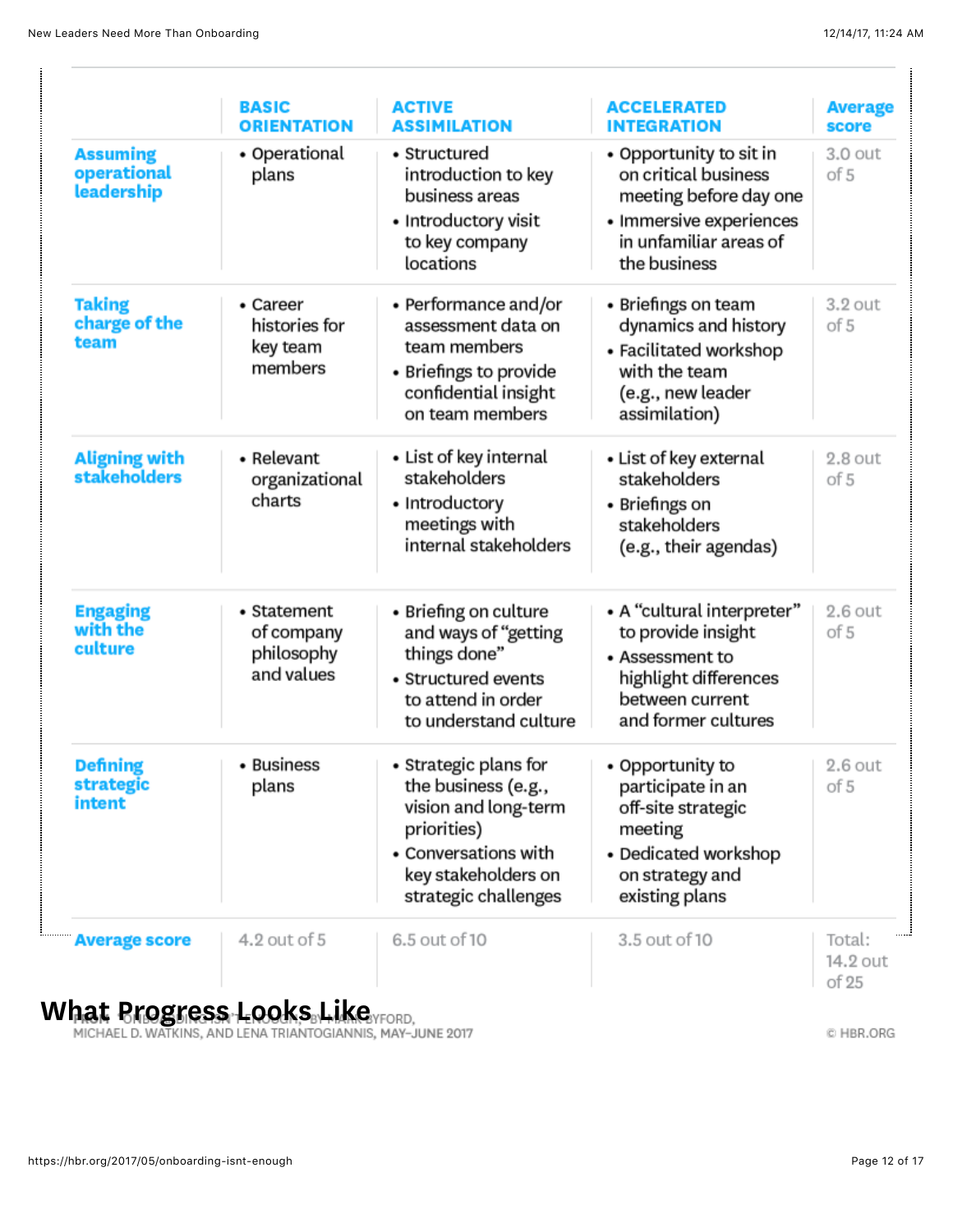When companies start integrating their executives more effectively, it's often because they've been compelled to do so by a combination of external and internal factors. Consider this example:

Over the past seven years a consumer goods company that operates across Europe, Asia, and Africa has deliberately intensified its integration efforts, in the process moving from level 1 to level 2 or 3 in most areas. For many years before the 2008 financial downturn, senior management had defined and nurtured a culture that prioritized internal talent development. The company used cross-functional work to strengthen people's capabilities so that leaders could be promoted from within. Consequently, most executives who became general managers had built their careers at the company. Given the diversity of the markets in which they were operating (both developed and developing economies) and the organization's consensus-driven approach to decision making, HR and line managers had seen a need for basic orientation. The baseline had been to acclimate newly appointed executives by sharing information about the local businesses and identifying key stakeholders—including team members—so that leaders could schedule meetings in the early days (level 1).

But after the 2008 crisis hit, senior management embraced a new operating model that entailed a much more matrixed organization. Recognizing the need for new capabilities to run it effectively, the company redesigned its talent programs. At the same time, the CEO and the executive team decided they had to quickly make a number of strategic external hires to bring in general managers with the requisite skills.

#### FURTHER READING

[The First 90 Days, Updated](https://hbr.org/product/the-first-90-days-updated-and-expanded-proven-strategies-for-getting-up-to-speed-faster-and-smarter/11323E-KND-ENG?referral=02560) and Expanded LEADERSHIP AND MANAGING

PEOPLE BOOK by Harvard Business Review

It soon became clear how difficult it was for outsiders to instantly grasp when they were empowered to make decisions locally and when it was important to reach consensus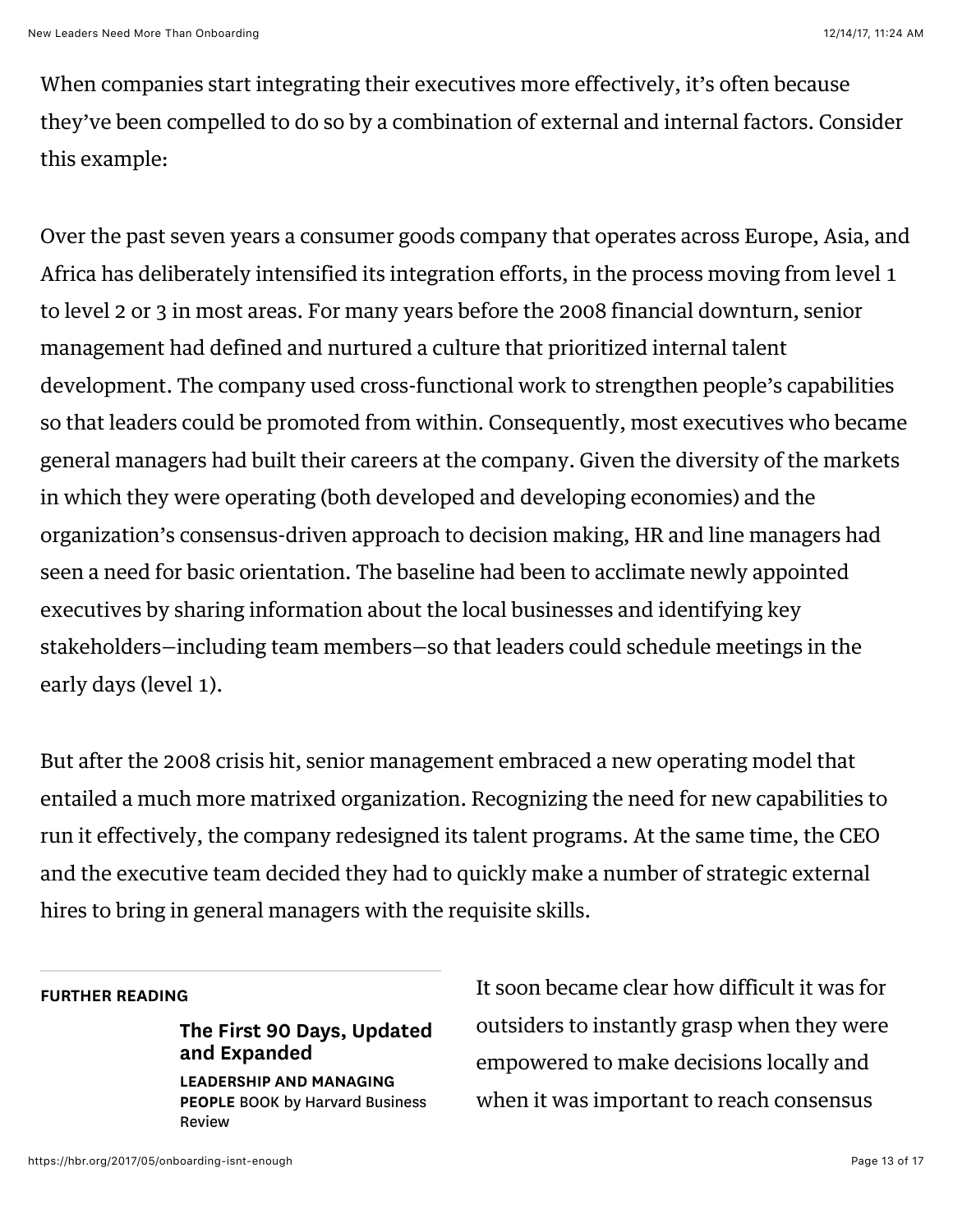

\$ 30.00 [ADD TO CART](https://hbr.org/2017/05/onboarding-isnt-enough#)  $\Box$  [SAVE](https://hbr.org/2017/05/onboarding-isnt-enough#)  $\Box$  [SHARE](https://hbr.org/2017/05/onboarding-isnt-enough#)

with the head office. So the company began to provide coaching on decision making and stakeholder management and asked line managers to play an active role in this effort. When the CEO hired a direct report from outside the company (which was still a relatively rare occurrence), he invested

significantly in that executive's integration support and challenged others on the senior team to raise their game in this area. He worked closely with the new leader and a third party to identify potential problems and address them openly.

## Custom-designed experiences will enable a leader to assimilate more rapidly.

That was certainly a critical milestone: Support for certain transition tasks reached level 2 as a result of the push from the top. More new leaders were encouraged to run team workshops early on and were briefed on stakeholders' priorities and constraints in the matrixed organization. But efforts still varied quite a bit throughout the company, and results were mixed. Some new external hires were extremely successful, but others were not—even though they'd made effective moves elsewhere.

In response to that wake-up call, HR and senior management examined the difficulties that new hires faced—particularly the new-market challenges—and decided to adopt much more broadly the best practices that the CEO had established. They offered thorough integration support to new general managers, including those transferring internally from one market to another. They also reviewed successful individual cases—in which 360-degree feedback indicated that the executive had reached full effectiveness in half the usual time—to see how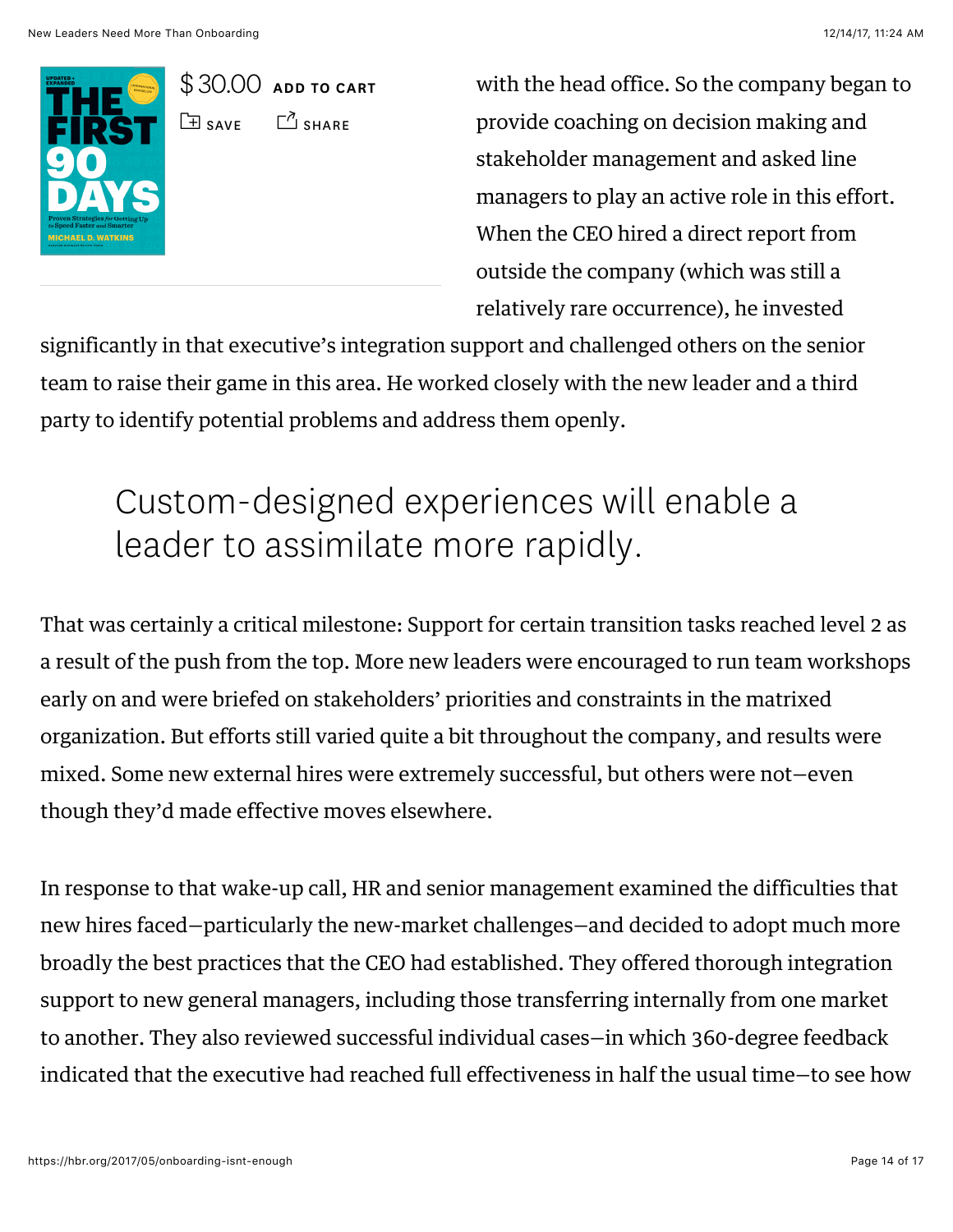integration risks and challenges had been mitigated. The systematic support was an investment, but the payback was pretty much immediate. So the company strengthened its internal programs even more, bringing in expert coaches from the outside.

Together these programs address all five transition tasks at the company. The intensity of support is adjusted in each area to level 2 or 3, depending on the needs of the executive in question. Each new leader is assisted in developing an individual learning plan and hosting a team workshop in the first four to eight weeks and is furnished with confidential insights about specific stakeholders and potentially challenging aspects of the corporate culture.

Today integration support is standard practice in the organization. With HR's help, the executive committee determines which level of support should be brought to each case. Every other month the committee reviews an average of 30 cases, examining reports on leaders' progress (based on input from coaches and other observers) and identifying actions to take.

These efforts have been embraced internally; both new and aspiring leaders can clearly see their value, and so can the people who work with and rely on the executives. And stakeholders understand the roles they must play in new leaders' transitions. Despite continuing pressure on budgets, senior management sees integration support as a necessary investment in talent development that yields tangible results, both for the business and for individual executives.

Though the benefits of integration support are clear at this company and others we've studied, such success stories are all too rare. Perhaps that's because organizations focus so much on securing the right leaders for key roles that they overlook the need to help them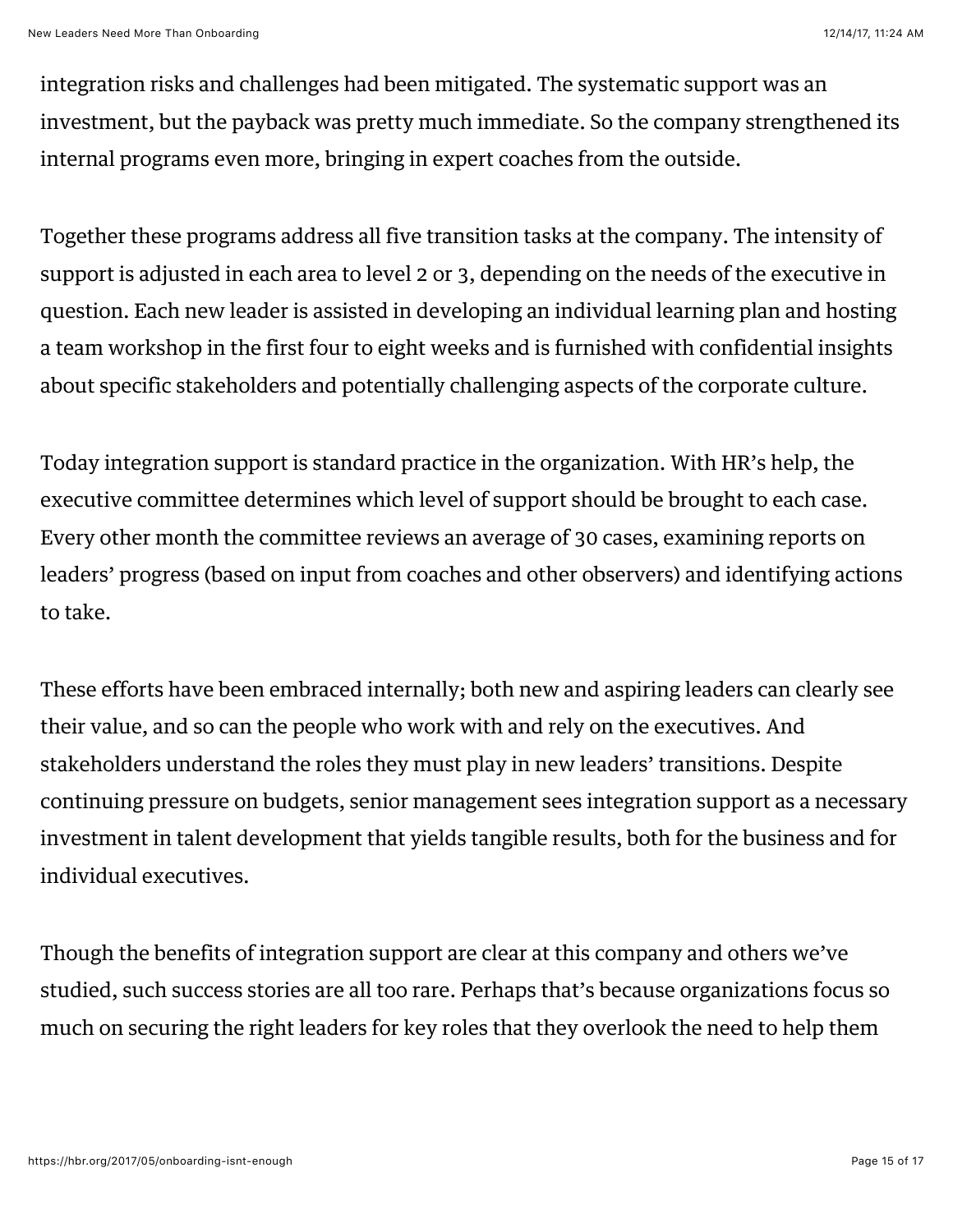with their transitions—or don't set aside the necessary resources. But by treating integration as fundamental to their talent strategy, they can harness leaders' potential more rapidly and reap the rewards that much sooner.

A version of this article appeared in the [May–June 2017](https://hbr.org/archive-toc/BR1703) issue (pp.78–86) of Harvard Business Review.

[Mark Byford](https://hbr.org/search?term=mark+byford) is a partner in Egon Zehnder's London office. He coleads the firm's global integration practice and advises boards on leadership development.

[Michael D. Watkins](https://hbr.org/search?term=michael+d.+watkins) [is a professor at](http://www.amazon.com/The-First-90-Days-Strategies/dp/1422188612) [IMD](http://www.imd.org/)[, a cofounder of](http://www.amazon.com/The-First-90-Days-Strategies/dp/1422188612) [Genesis Adviser](http://genesisadvisers.com/)[s, and the author of The First](http://www.amazon.com/The-First-90-Days-Strategies/dp/1422188612) 90 Days (Harvard Business Review Press, 2013).

[Lena Triantogiannis](https://hbr.org/search?term=lena+triantogiannis) is a partner in Egon Zehnder's Athens office. She coleads the firm's global integration practice and advises boards on leadership development.

#### This article is about [PROFESSIONAL TRANSITIONS](https://hbr.org/topic/professional-transitions)

[FOLLOW THIS TOPIC](https://hbr.org/2017/05/onboarding-isnt-enough#)

Related Topics: [COACHING](https://hbr.org/topic/coaching) | [GIVING FEEDBACK](https://hbr.org/topic/giving-feedback)

#### Comments

Leave a Comment